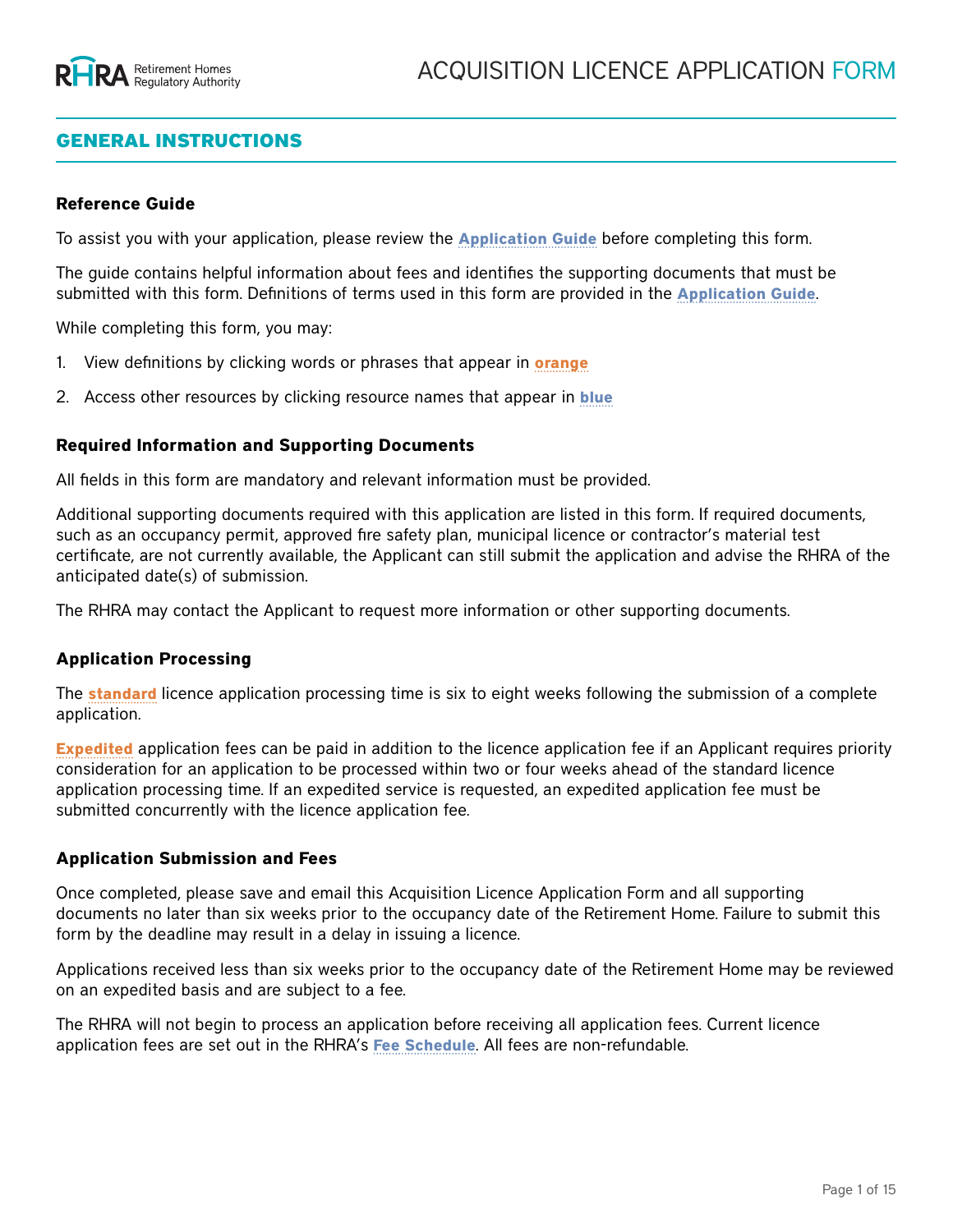

#### **RHRA Retirement Home Database**

The RHRA requires information related to the management and operation of the home. This information will be posted on the RHRA's **[Retirement Home Database](https://www.rhra.ca/en/retirement-home-database/)** and must be kept current. **Retirement Home Database** is a database of all Retirement Homes that includes:

- Retirement home's name and address
- Care services provided in each home
- Occupancy capacity of each home
- Summaries of each home's inspection reports
- Any orders imposed on licensed homes under the Act

RHRA must be notified regarding any information changes via email at [licensing@rhra.ca](mailto:licensing%40rhra.ca?subject=New%20Operation%20LIcence%20Application%20Form) or by completing a **[Notice of Change](https://www.rhra.ca/en/information-tools-and-resources/)** Form.

# HOW TO SUBMIT THIS FORM

The completed form may be mailed/faxed or emailed to:

#### **Retirement Homes Regulatory Authority**

Attention: Licensing Intake 55 York Street, Suite 700 Toronto, ON M5J 1R7 Fax: 1-855-631-0170 Email: [licensing@rhra.ca](mailto:licensing%40rhra.ca?subject=)

To create an email with this completed form attached, you may click the Submit Form button included at the end of this form.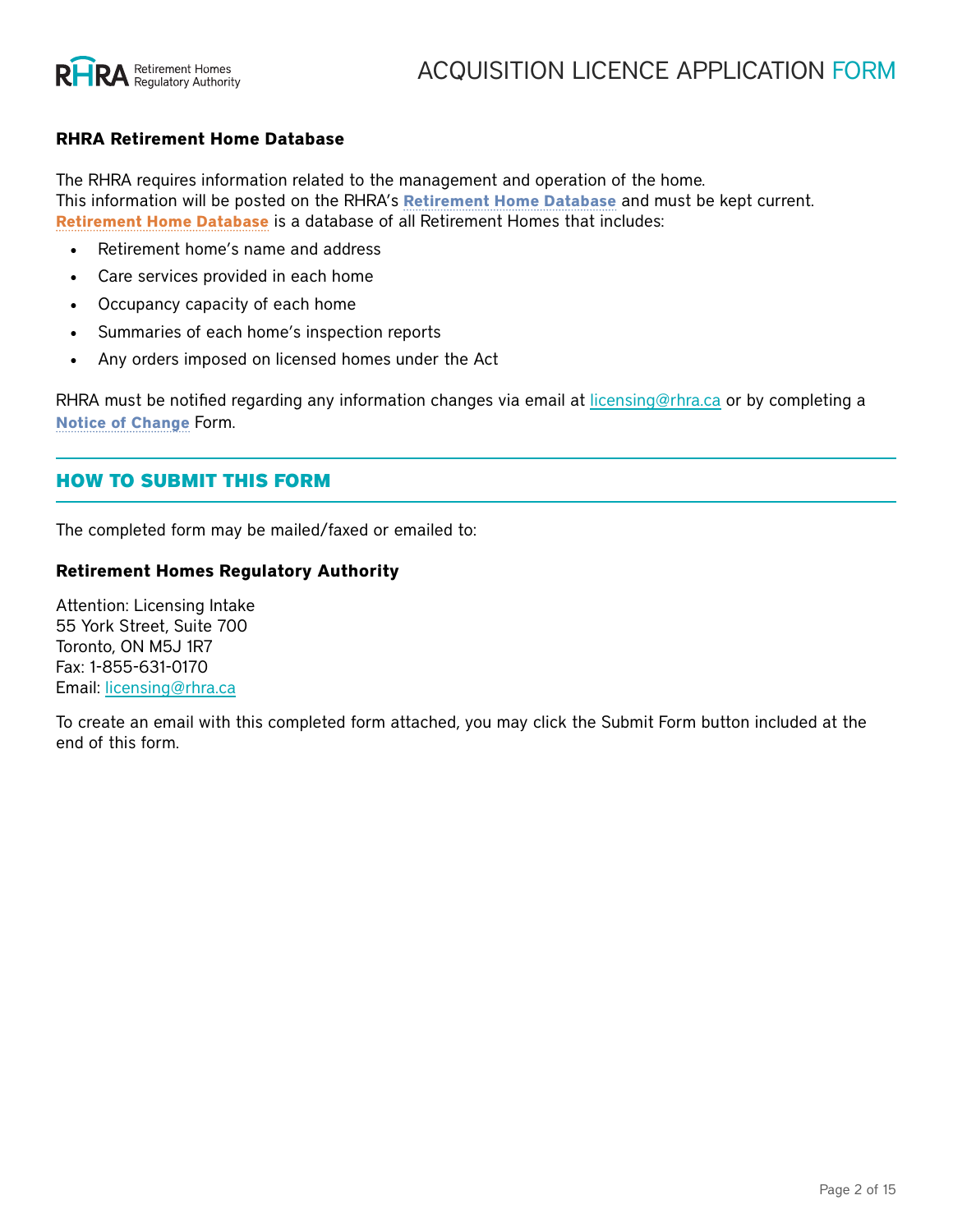

### **RETIREMENT HOME INFORMATION**

# **What official language will the Retirement Home use for its daily operation?**

| If other, specify:<br>English<br>French               |              |              |
|-------------------------------------------------------|--------------|--------------|
| Existing operating name:                              |              |              |
| Intended operating name: (if different from above)    |              |              |
| Expected closing date:                                |              |              |
| Website address:                                      |              |              |
| Email address:                                        |              |              |
| Phone number:                                         | Fax number:  |              |
| Preferred language of communication with the RHRA:    | English      | French       |
| Preferred communication method with the RHRA:         | Email        | Phone        |
| <b>Business Identification Number (BIN):</b>          |              |              |
| <b>Physical Address of the Retirement Home</b>        |              |              |
| Street Number/Name: (P.O. Box and RR#, if applicable) |              |              |
| City, Town, or Village:                               |              | Postal Code: |
| Is this address the Applicant's mailing address?      | Yes          | No           |
| <b>Mailing Address of the Applicant</b>               |              |              |
| Street Number/Name: (P.O. Box and RR#, if applicable) |              |              |
| City, Town, or Village:                               |              |              |
| Province:                                             | Postal Code: |              |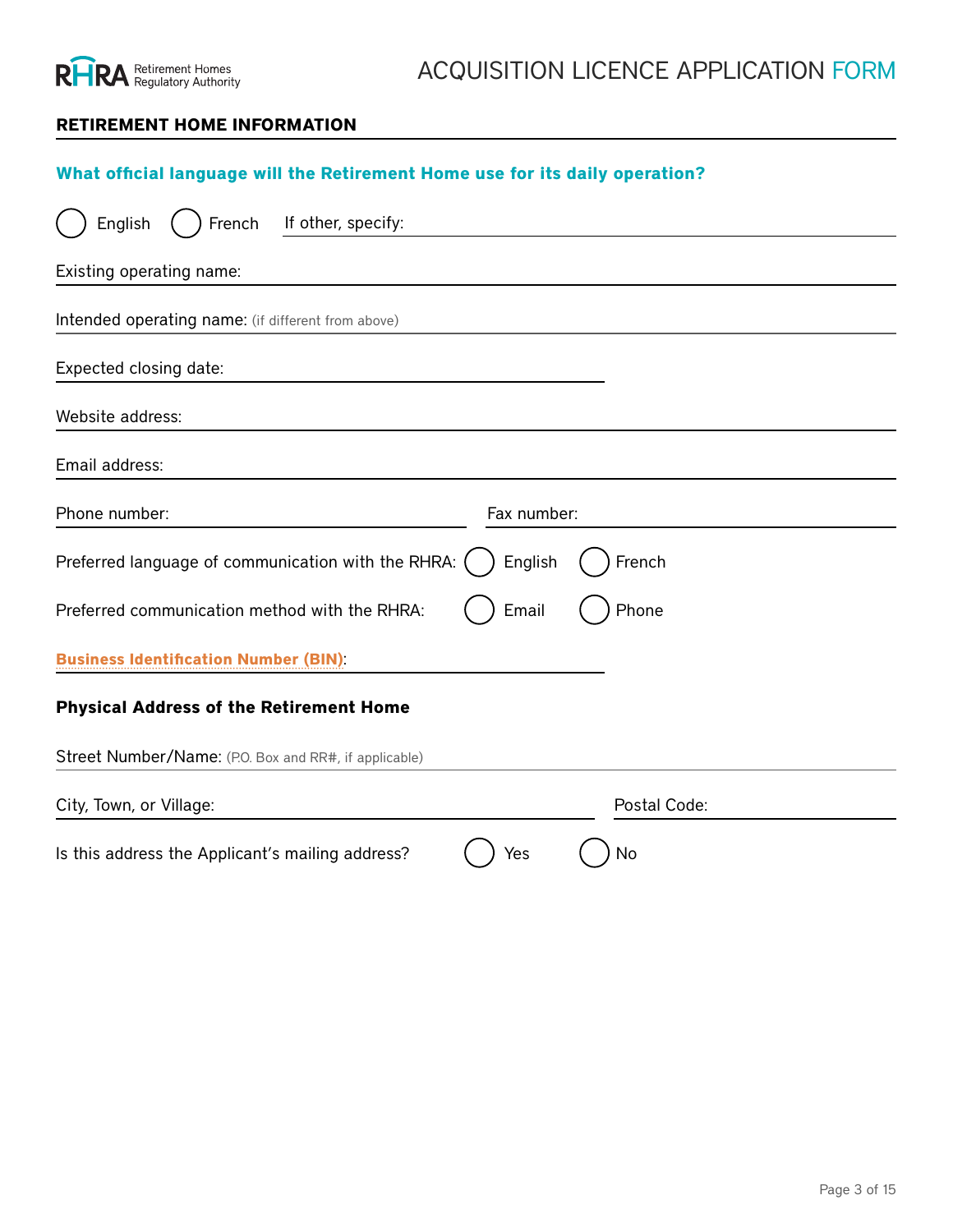

# **APPLICANT / BUSINESS INFORMATION**

| What is the ownership structure of the Applicant applying for this Retirement Home licence?                    |                                                                                                                                                                                        |  |  |
|----------------------------------------------------------------------------------------------------------------|----------------------------------------------------------------------------------------------------------------------------------------------------------------------------------------|--|--|
| <b>Sole Proprietorship</b><br><b>Corporation</b><br><b>Partnership</b>                                         |                                                                                                                                                                                        |  |  |
| <b>Details of the Partnership</b><br>Ruthle Gal Comperatibusing the Owneres of Incorporation or Letters Patent |                                                                                                                                                                                        |  |  |
| Partnership Name:                                                                                              |                                                                                                                                                                                        |  |  |
| Close Mamon Number:                                                                                            | Date of Middle Jnatialn:                                                                                                                                                               |  |  |
| <b>Full legal name(s) of all Partners</b><br>CapstratamgeName of Corporation:                                  | <b>Preferred Salutation:</b>                                                                                                                                                           |  |  |
| <b>First Name:</b><br>Bursistreta Mattern of Opto Alton i et or ship a tarafy:                                 | Middle Initial:                                                                                                                                                                        |  |  |
| Last Name:                                                                                                     | <b>Preferred Salutation:</b>                                                                                                                                                           |  |  |
| <b>Federal</b><br>Corporate Name: (if applicable)<br><b>Other Province/Territory</b>                           | NOTE: For any corporation incorporated outside of Canada,<br>submit proof of authorization under the Extra-Provincial<br>Please, specify of Ontario is required<br>Ontario is required |  |  |
| Outside Canada Please specify:<br><b>If second Partner</b>                                                     |                                                                                                                                                                                        |  |  |
| Full legalename(s) of all Officers and Directors of the Corporatio                                             | Middle Initial:                                                                                                                                                                        |  |  |
| East Name:                                                                                                     | Phielfelereral Scaltutation:                                                                                                                                                           |  |  |
| CaspblatteeName: (if applicable)                                                                               | <b>Preferred Salutation:</b>                                                                                                                                                           |  |  |
| If shirdrich Olifrager or Director                                                                             |                                                                                                                                                                                        |  |  |
| <b>First Name:</b>                                                                                             | Middle Initial:                                                                                                                                                                        |  |  |
| Last Name:                                                                                                     | <b>Preferred Salutation:</b>                                                                                                                                                           |  |  |
| Eulblegial mame(s) objail person(s) who have a controlling interest in the Corporation.                        |                                                                                                                                                                                        |  |  |
| NatmissadLinliteersantaersitipa controllings interest will toppear on the RHRA Retirement Home Database        |                                                                                                                                                                                        |  |  |
| <b>FUIT lega</b> Phame(s) of all person(s) who have a controlling interest Mithle Pattehership.                |                                                                                                                                                                                        |  |  |
| An Depart of Person(s) with a controlling interest will appear on the RHRA Retiter and plate intabase          |                                                                                                                                                                                        |  |  |
| <b>H<sub>I</sub>SEName person</b>                                                                              | Middle Initial:                                                                                                                                                                        |  |  |
| East Name:                                                                                                     | Midreler draits direction:                                                                                                                                                             |  |  |
| CospolanceName: (if applicable)                                                                                | <b>Preferred Salutation:</b>                                                                                                                                                           |  |  |
| If second person                                                                                               |                                                                                                                                                                                        |  |  |
| First Name:                                                                                                    | Middle Initial:                                                                                                                                                                        |  |  |
| Last Name:                                                                                                     | <b>Preferred Salutation:</b>                                                                                                                                                           |  |  |
| Corporate Name: (if applicable)                                                                                |                                                                                                                                                                                        |  |  |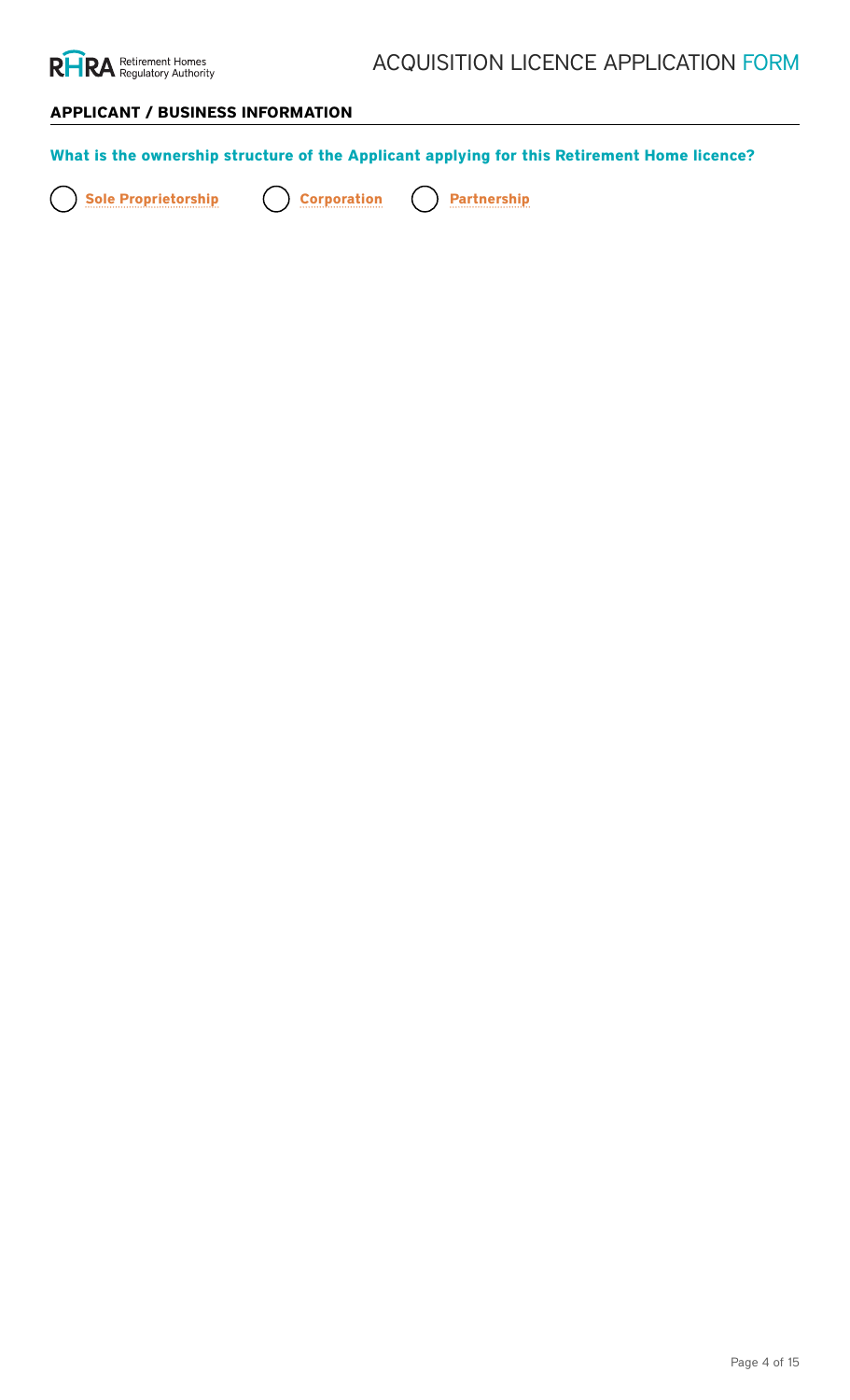

# ACQUISITION LICENCE APPLICATION FORM

# **Primary Contact**

Designated **Primary Contact Person** for the **Applicant**. First Name: No. 2008. The South State of the Middle Initial: Name: Middle Initial: Name: Name: Name: Name: Name: Name: Name: Name: Name: Name: Name: Name: Name: Name: Name: Name: Name: Name: Name: Name: Name: Name: Name: N Last Name: Preferred Salutation: Title / Role: Professional Qualifications, if any: Email address: Phone number: Fax number:

Personal History Reports are required as follows:

Sole Proprietorship:

1. **Personal History Report – Individual**: **The business owner** must complete and sign this form. To access this form, click **[here](https://www.rhra.ca/en/applying-for-a-licence/how-to-apply-for-a-licence/)**.

Partnership / Corporation:

- 1. **Personal History Report Individual**: All officers and directors of a corporation, and all individuals with a controlling interest must complete and sign this form. To access this form, click **[here](https://www.rhra.ca/en/applying-for-a-licence/how-to-apply-for-a-licence/)**.
- 2. **Personal History Report Corporate**: Each Applicant Corporation and each Corporation with a controlling interest in the Applicant must complete this form. To access this form, click **[here](https://www.rhra.ca/en/applying-for-a-licence/how-to-apply-for-a-licence/)**.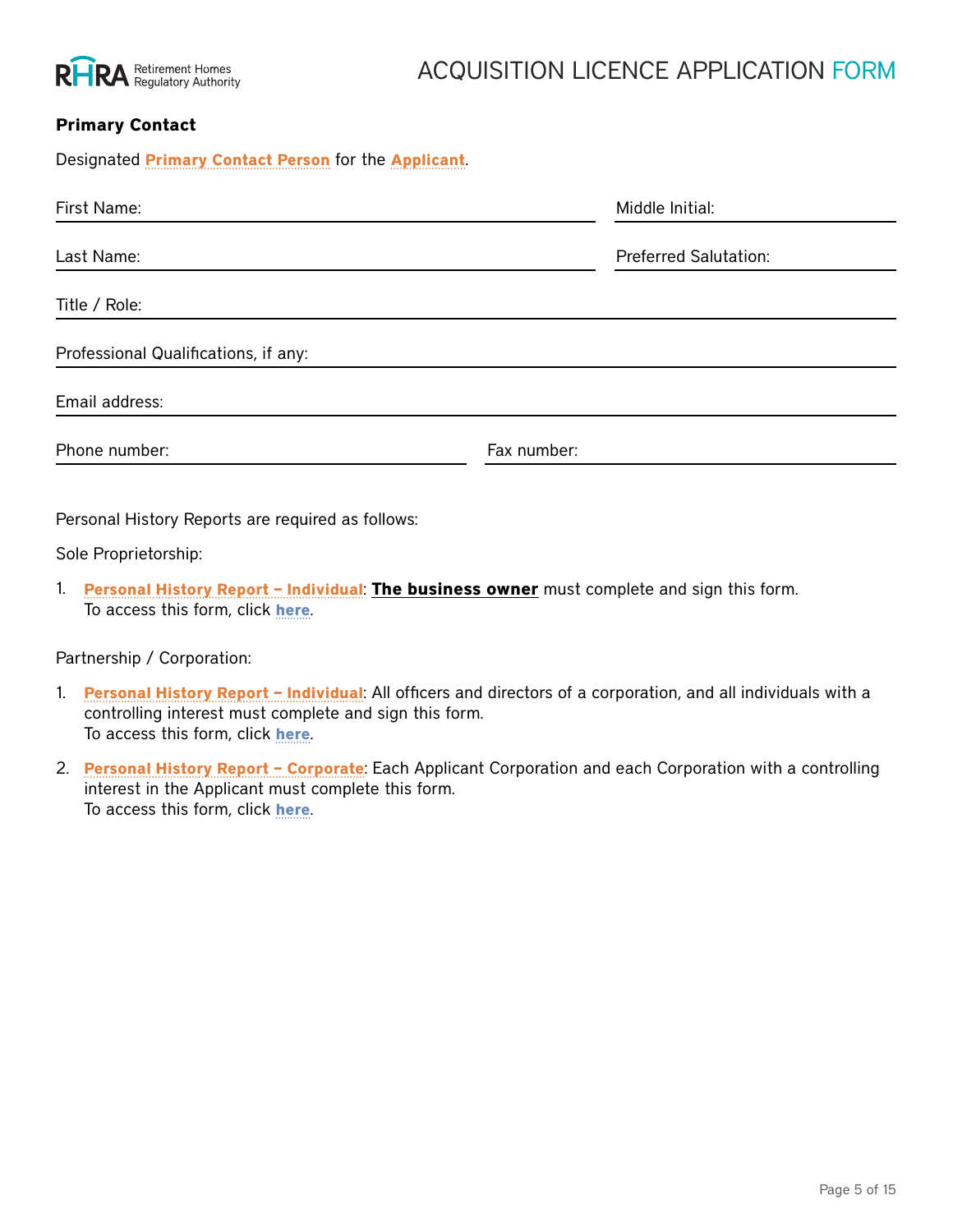

#### **RETIREMENT HOME SECTOR EXPERIENCE**

The RHRA requires information related to the Applicant's experience in the Retirement Home and/or related sectors. Does the Applicant have an existing licence for a Retirement Home(s) in Ontario?

Yes ( ) No

If yes, what is the licence number of a Retirement Home under the Applicant's control?

#### **HOME ADMINISTRATION / MANAGEMENT**

The RHRA requires information related to the management and operation of the home. This information is posted on the RHRA's **Retirement Home Database** and must be kept current.

Who has the primary responsibility for managing the day-to-day operations or most of the operations of the home?

Primary Contact Person ( ) Staff Member (Including a contract employee) ( ) Management Company

#### *Stanfely te Count Out to pravay i britor mation*

**Earsigneasted i <u>Priemaber Cwho aistrespons</u>ible foe managing** the operations or most of the operations of the home: Management Company's Legal Business Name:

First Name: Middle Initial: Middle Initial: First Name:<br><del>Operating Name: (if different than above)</del>

Last Name: Last Name: All and Discussion Contract Preferred Salutation: Last Name: Preferred Salutation: Does the Management Company manage an existing licensed Retirement Home?

Title / Role: Title / Role: Yes No

#### **Matesgie met Qualitimations, Cioantact**

Email address of the operations of the home) Contact Information (for the person at the Management Company, who is responsible for managing the opera-

| Phone awaiber:                                                                                                                                                              | <b>FA</b> &dlumbagi:         |  |  |  |
|-----------------------------------------------------------------------------------------------------------------------------------------------------------------------------|------------------------------|--|--|--|
| Last Name:<br>Personal History Reports are required as follows:                                                                                                             | <b>Preferred Salutation:</b> |  |  |  |
| Title Boleal History Report - Individual: All officers and directors of a corporation, and all individuals with a<br>controlling interest must complete and sign this form. |                              |  |  |  |
| Professional Other fleethonlick large<br>2. Personal History Report - Corporate: Each Applicant Corporation and each Corporation with a controlling                         |                              |  |  |  |
| Emailtadest is: the Applicant must complete this form.<br>To access this form, click here.                                                                                  |                              |  |  |  |

Phone number: Fax number: Fax number: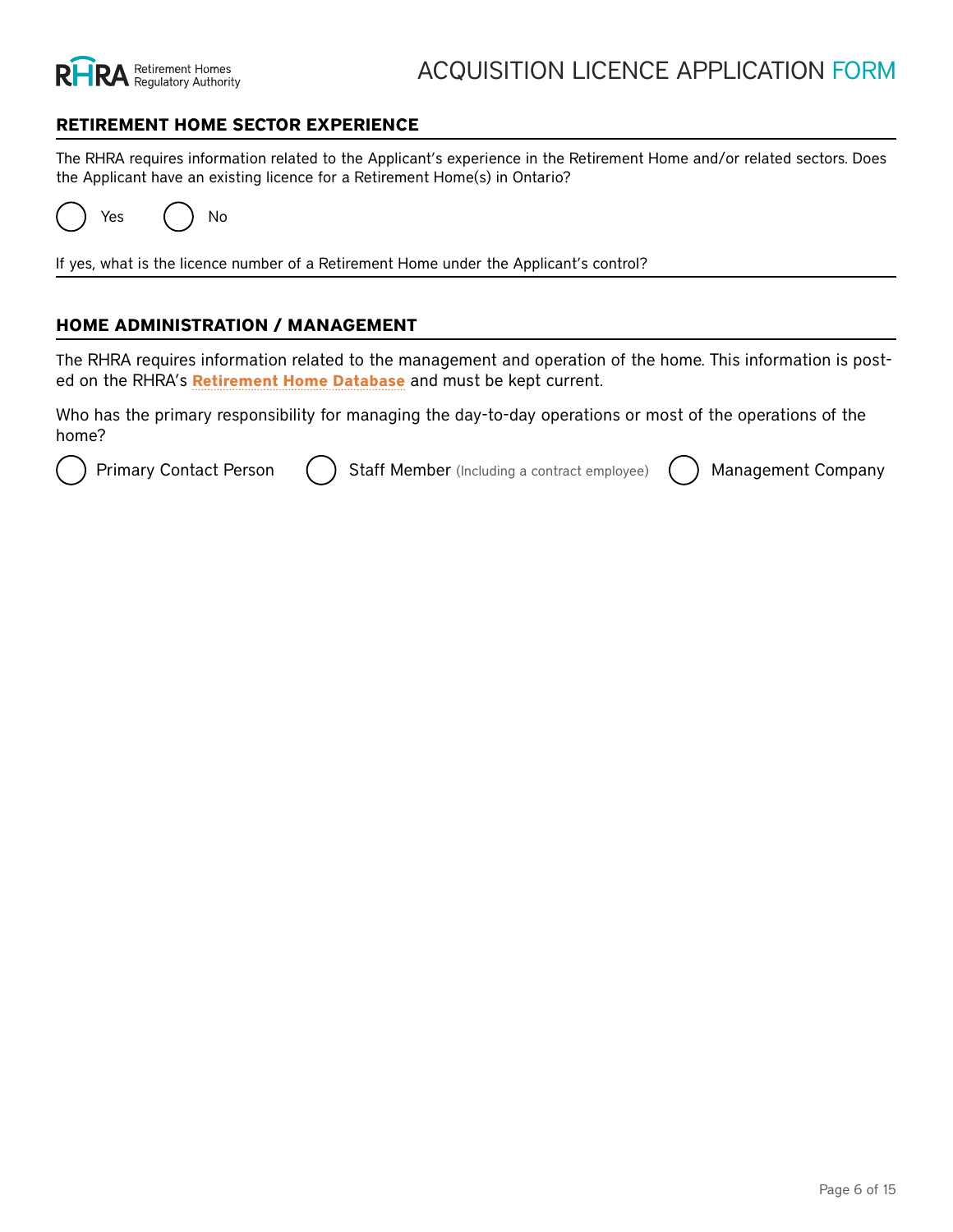

# ACQUISITION LICENCE APPLICATION FORM

## **HOME INFORMATION – NUMBER OF SUITES**

| How many suites are in the home? |  |  |  |  |  |  |
|----------------------------------|--|--|--|--|--|--|
|----------------------------------|--|--|--|--|--|--|

Estimate the number of total suites if the final figure is still unknown. Note: The Acquisition Licence Application fee is, in part, based on the number of suites in the home.

#### What is the total number of residents that the home will be able to accommodate?

Consider how many suites are double occupancies and factor that in when providing the resident capacity number.

Will the home have **subsidized suites**?

Yes ( ) No

Number of subsidized suites:

the Acquisition Licence Application fee.

Select the Act the home will be governed by or funded under:

Note: Subsidized suites:<br>
The Act the home will be governed by or funded under:<br>
The Developmental Services Act<br>
The Developmental Services Act<br>
The Homes for Special Care Act<br>
The Long-Term Care Homes Act, 2007<br>
The Minis The Developmental Services Act The Homes for Special Care Act The Long-Term Care Homes Act, 2007 CCC The Ministry of Community and Social Services Act The Private Hospitals Act The Public Hospitals Act The Services and Supports to Promote the Social Inclusion of Persons with Developmental Disabilities Act, 2008 The Ontario Works Act The Home Care and Community Services Act, 1994 The Local Health System Integration Act, 2006

# **SPRINKLER INFORMATION WITHIN THE RETIREMENT HOME**

Do all residential units/suites have fully **automatic sprinklers**?

Yes ( ) No

If you responded No, please provide an explanation: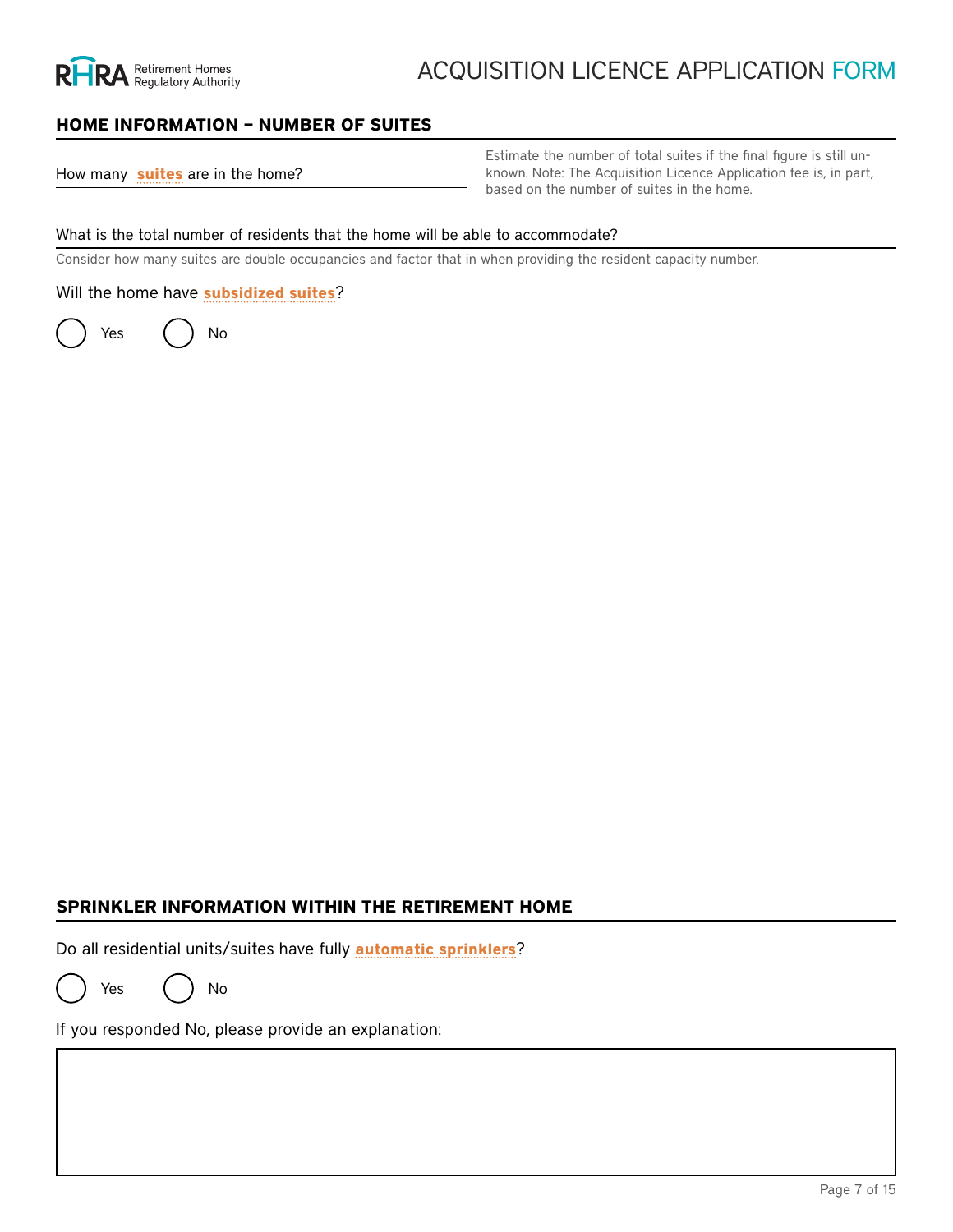

# **CARE SERVICES OFFERED WITHIN THE RETIREMENT HOME AND MANAGEMENT**

| services?  | Who has primary responsibility for managing the staff member(s) overseeing the home's care                                                                                                                                                                                                                                                                                                                                                                                        |                                                                                                                                                                                                        |  |  |  |
|------------|-----------------------------------------------------------------------------------------------------------------------------------------------------------------------------------------------------------------------------------------------------------------------------------------------------------------------------------------------------------------------------------------------------------------------------------------------------------------------------------|--------------------------------------------------------------------------------------------------------------------------------------------------------------------------------------------------------|--|--|--|
|            | First Name:                                                                                                                                                                                                                                                                                                                                                                                                                                                                       | Middle Initial:                                                                                                                                                                                        |  |  |  |
| Last Name: |                                                                                                                                                                                                                                                                                                                                                                                                                                                                                   | <b>Preferred Salutation:</b>                                                                                                                                                                           |  |  |  |
|            | Title / Role:                                                                                                                                                                                                                                                                                                                                                                                                                                                                     |                                                                                                                                                                                                        |  |  |  |
|            | Professional Qualifications, if any:                                                                                                                                                                                                                                                                                                                                                                                                                                              |                                                                                                                                                                                                        |  |  |  |
|            | Email address:                                                                                                                                                                                                                                                                                                                                                                                                                                                                    | Phone number:                                                                                                                                                                                          |  |  |  |
|            | Who is overseeing/responsible for the home's assessment and plan of care activity?                                                                                                                                                                                                                                                                                                                                                                                                |                                                                                                                                                                                                        |  |  |  |
| Name:      |                                                                                                                                                                                                                                                                                                                                                                                                                                                                                   | Position:                                                                                                                                                                                              |  |  |  |
|            | Affiliate College <sup>1</sup>                                                                                                                                                                                                                                                                                                                                                                                                                                                    | Registration Number:                                                                                                                                                                                   |  |  |  |
|            | Assistance with ambulation<br>Assistance with bathing<br>Provision of a meal<br>Assistance with dressing<br>Assistance with personal hygiene<br>Skin and wound care programs<br>If available, who is overseeing/responsible for the home's skin and wound care programs?<br>Name:<br>Affiliate College <sup>2</sup><br>Administration of drugs or another substance<br>If available, who is overseeing/responsible for the administration of drugs or another substance?<br>Name: | What care services will the Retirement Home make available to residents? Select all that apply.<br>Continence care<br>Assistance with feeding<br>Position:<br><b>Registration Number:</b><br>Position: |  |  |  |
|            | Affiliate College <sup>3</sup>                                                                                                                                                                                                                                                                                                                                                                                                                                                    | <b>Registration Number:</b>                                                                                                                                                                            |  |  |  |
|            | Dementia care program<br>If available, who is overseeing/responsible for the home's dementia care program?<br>Name:                                                                                                                                                                                                                                                                                                                                                               | Position:                                                                                                                                                                                              |  |  |  |
|            | Affiliate College <sup>4</sup> :                                                                                                                                                                                                                                                                                                                                                                                                                                                  | <b>Registration Number:</b>                                                                                                                                                                            |  |  |  |
|            | of medicine                                                                                                                                                                                                                                                                                                                                                                                                                                                                       | Any service a member of the College of Physicians and Surgeons provides while engaging in the practice                                                                                                 |  |  |  |
|            | pharmacy                                                                                                                                                                                                                                                                                                                                                                                                                                                                          | Any service a member of the Ontario College of Pharmacists provides while engaging in the practice of                                                                                                  |  |  |  |
|            | nursing                                                                                                                                                                                                                                                                                                                                                                                                                                                                           | Any service a member of the College of Nurses of Ontario provides while engaging in the practice of                                                                                                    |  |  |  |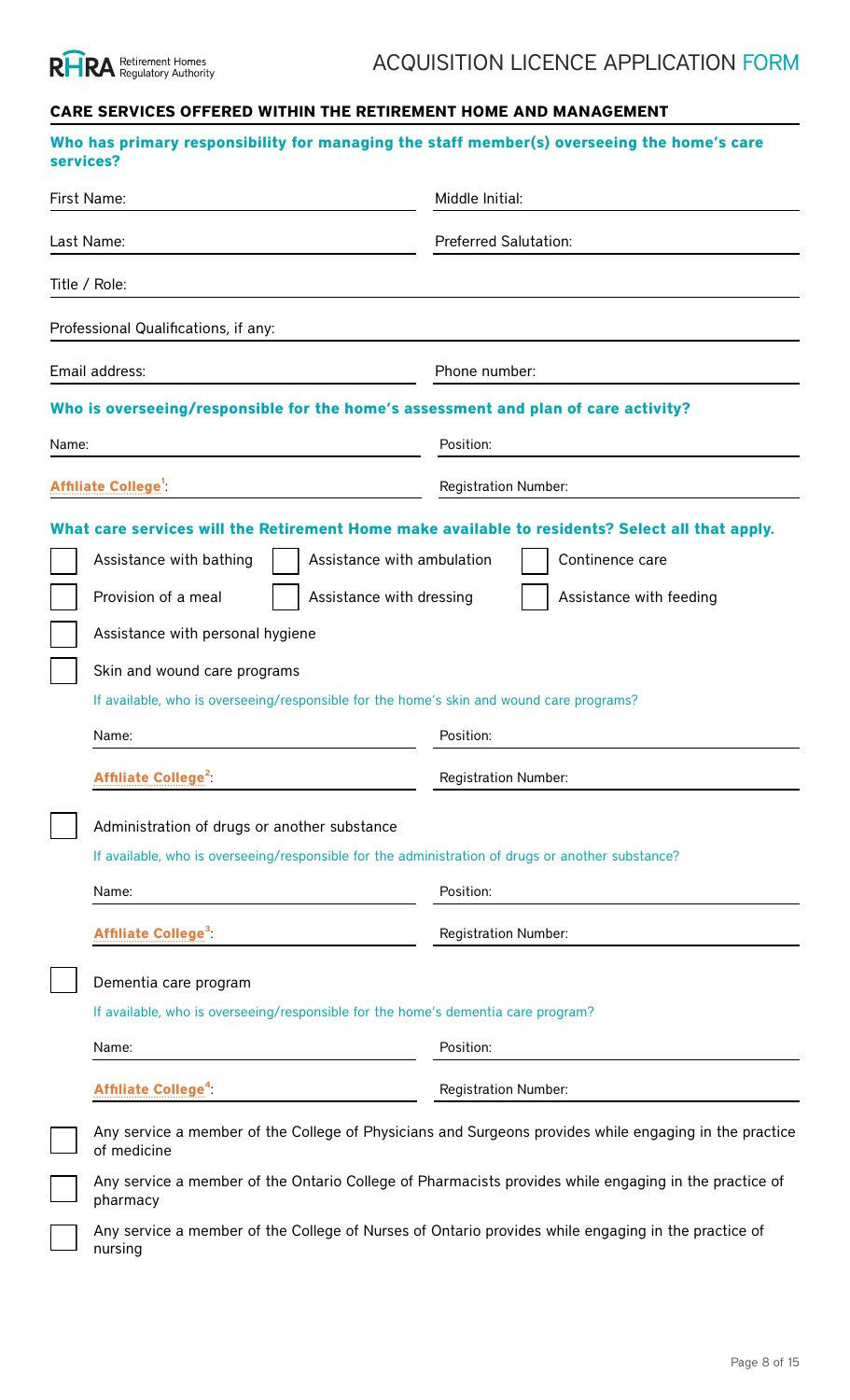

# **DISCLOSURE OF NON-ARM'S LENGTH RELATIONSHIPS WITH CARE SERVICE PROVIDERS**

Does the Applicant have any **non-arm's length relationships** with care service providers?

Yes ( ) No

# **What non-arm's length relationships apply or will apply to the Applicant? Provide information for all that apply**

Spousal or family relationships (spouse, parent, sibling, child or another relative sharing the residence of the Applicant)

Name of Spousal or Family care service provider:

Care services provided / intended to be provided:

Relationship to Applicant:

If second care service provider

Name of care service provider:

Care services provided / intended to be provided:

Relationship to Applicant:

Corporate relationships (the person is a partner, director or officer of the Applicant)

Name of Corporate Relationship care service provider:

Care services provided / intended to be provided:

Relationship to Applicant:

If second care service provider

Name of care service provider:

Care services provided / intended to be provided:

Relationship to Applicant:

Relationships of corporate control (the person is a parent/controlling/controlled corporation of the Applicant)

Name of Relationship of Corporate Control care service provider:

Care services provided / intended to be provided:

Relationship to Applicant:

If second care service provider

Name of care service provider:

Care services provided / intended to be provided:

Relationship to Applicant: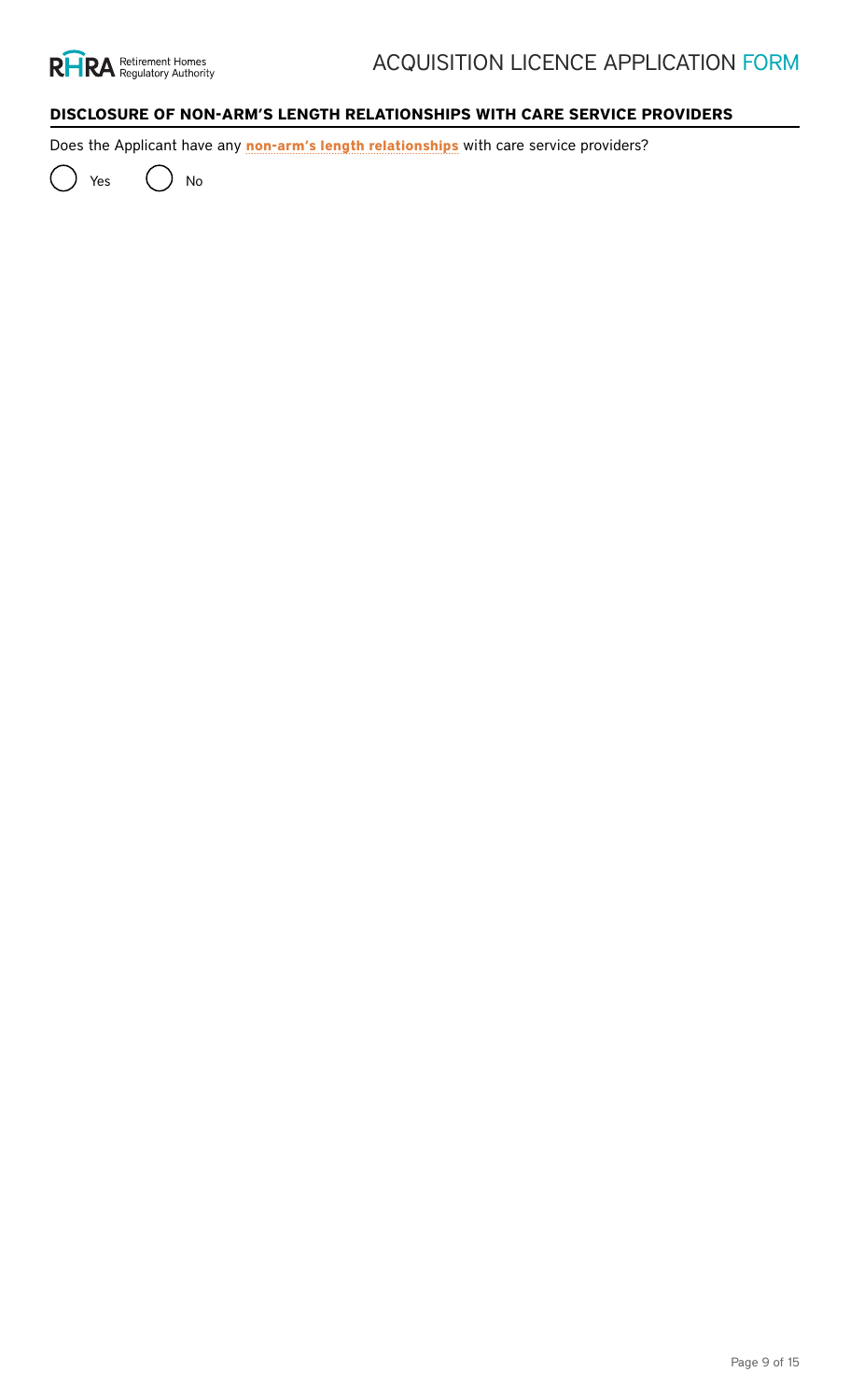

#### **SAFETY AND MANDATORY POLICIES**

**Public Health: Has the Applicant been subject to any orders, tickets, or charges under the Health Protection and Prevention Act, 1990?**

Yes ( ) No

Describe the orders, tickets, or charges. (Provide specific details)

What is the current status of the orders, tickets, or charges? (Provide specific details)

#### **Fire: Has the Applicant been subject to any orders, tickets, or charges under the Fire Protection and Prevention Act, 1997?**

Yes ( ) No

Describe the orders, tickets, or charges. (Provide specific details)

What is the current status of the orders, tickets, or charges? (Provide specific details)

Provide copies of the orders, tickets, or charges. (Attach files to application email.)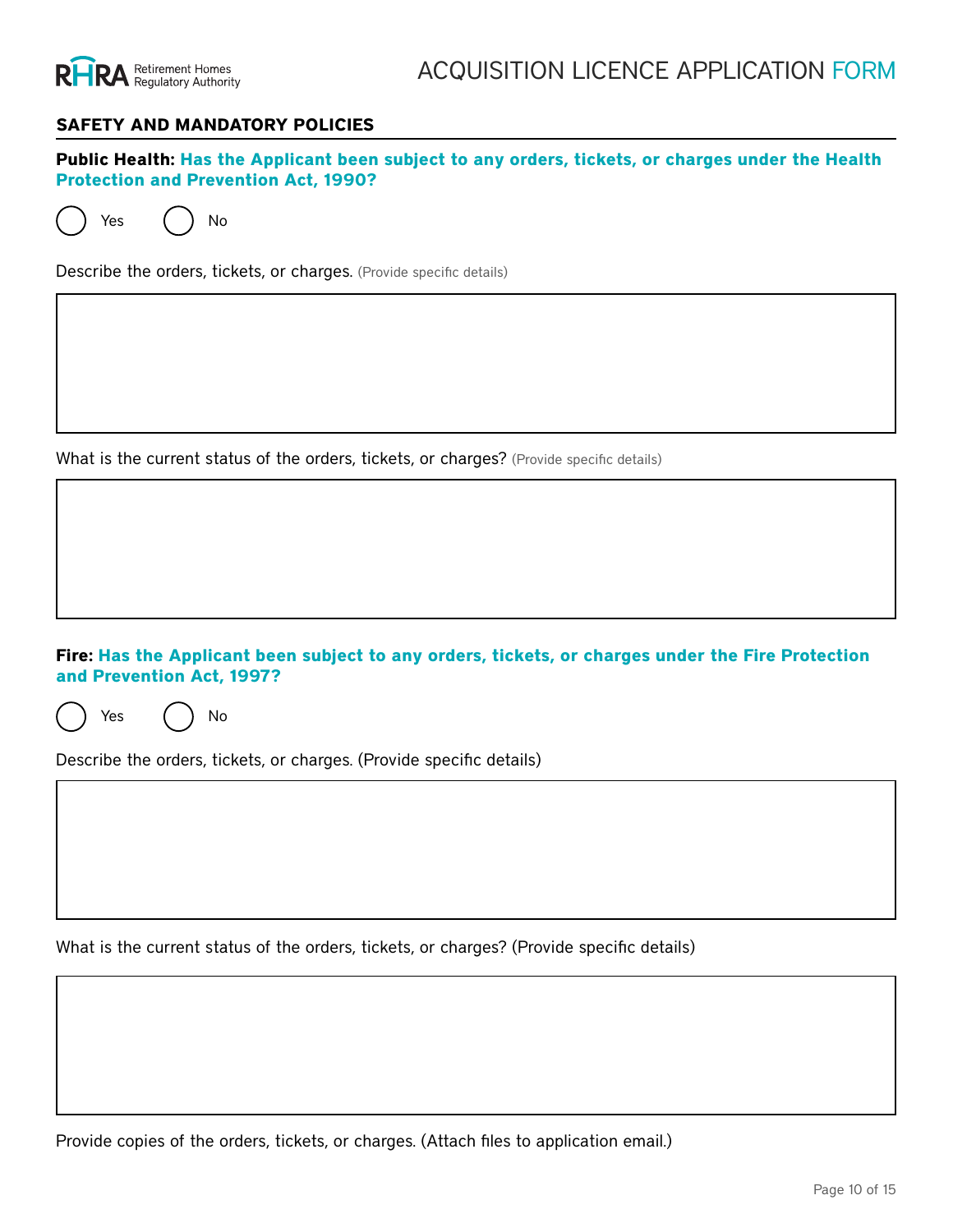

# Privacy Notice

The RHRA is collecting and using the information on this form pursuant to the **[Retirement Homes Act](https://www.ontario.ca/laws/statute/10r11)**, 2010, including its regulations. The RHRA is gathering the information to determine eligibility for a retirement home licence and to assist the RHRA in administering the Act.

To complete or verify the information, it may be necessary for the RHRA to request and receive additional information from other sources, including provincial or municipal government departments and agencies, licensing and regulatory bodies, and law enforcement agencies.

The RHRA will collect, use and disclose the information in accordance with its Privacy and Access Code and the Retirement Homes Act, 2010, which requires the RHRA to keep confidential information it obtains in administering the Retirement Homes Act, 2010, unless a specific exception in the Act applies.

A copy of the RHRA Privacy and Access Code is available at **[www.rhra.ca](http://www.rhra.ca)**. If you have questions relating to the collection and disclosure of information, please contact: RHRA's Chief Privacy Officer, 55 York Street, Suite 700, Toronto, ON M5J 1R7 / Telephone 1-855-ASK-RHRA (1-855-275-7472).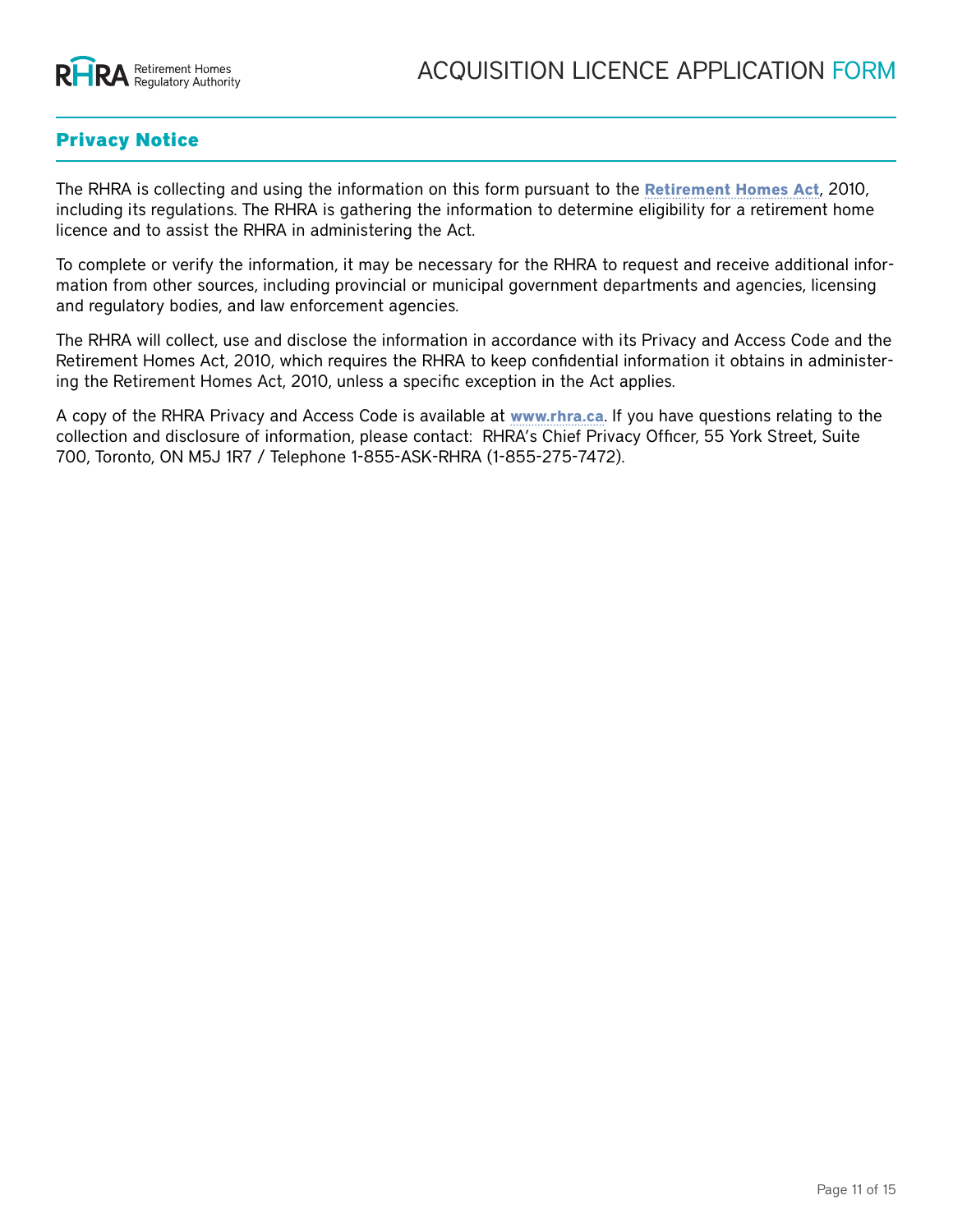

# REQUIRED SUPPORTING DOCUMENTS

Additional documents to be submitted with an Acquisition Licence Application Form are listed below. If any of the required documents are not currently available, the Applicant can still submit the application and provide the anticipated date(s) of submission in the space provided.

Click 'Yes' for documents that will be submitted at the same time as this application. For any 'No' response, provide the status or the anticipated date of submission.

The RHRA may request additional documentation/information as part of the application process.

1. A copy of the home's most recent Fire Safety Plan and proof that the plan has been approved by the local fire department

Yes ( ) No

If proof of approved plan is not available, submit the draft fire safety plan and proof of submission from the local fire dept.

2. Latest Sprinkler Inspection Certificate

Yes ( *)* No Status/Anticipated Date of Submission:

3. A copy of a Food Handling Certificate for at least one person involved in food preparation, if the home provides meals to the residents

Yes ( ) No

Status/Anticipated Date of Submission:

4. Municipal Licence (if required by municipality)

Yes ( ) No

Status/Anticipated Date of Submission:

5. Three most recent Public Health Inspection Reports

Yes ( ) No

Status/Anticipated Date of Submission:

6. The Home's full Information Package as required under s. 54 of the Retirement Homes Act ("the Act") 1

Yes ( ) No Status/Anticipated Date of Submission:

7. The Home's Procedure for Complaints as required under s.73 of the Act<sup>1</sup>

Yes ( ) No Status/Anticipated Date of Submission:

8. The Home's Emergency Plan as required under s. 60 (4) 1 of the Act<sup>1</sup>

Yes ( ) No Status/Anticipated Date of Submission: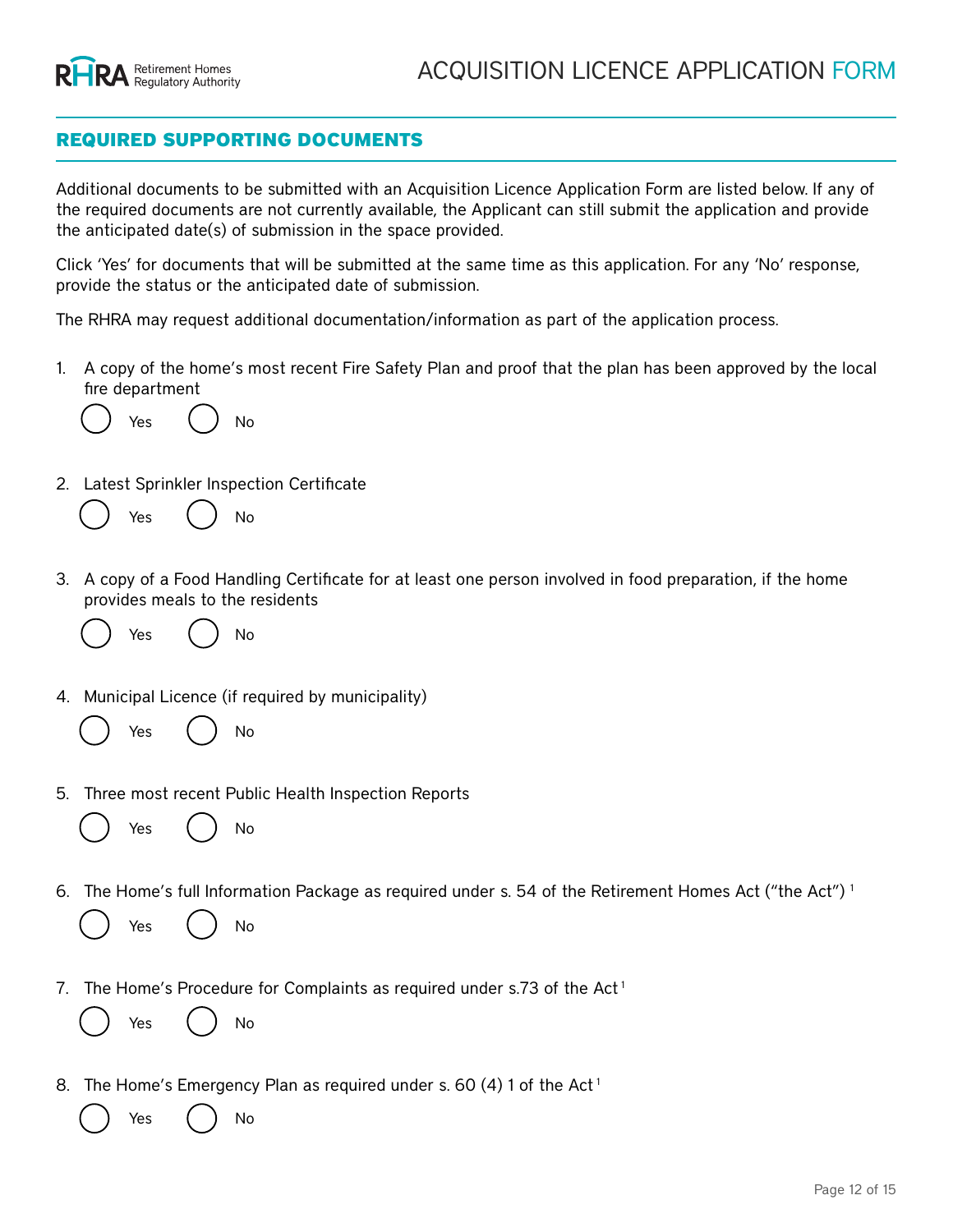

# REQUIRED SUPPORTING DOCUMENTS – CONT.

| 9. | Yes                    | No | The Home's Policy to Promote Zero Tolerance of Abuse and Neglect as required under s. $67(4)$ of the Act <sup>1</sup><br><b>Status/Anticipated Date of Submission:</b>                               |
|----|------------------------|----|------------------------------------------------------------------------------------------------------------------------------------------------------------------------------------------------------|
|    | Yes                    | No | 10. Letter and/or CV/Resume outlining previous experience of Applicant<br><b>Status/Anticipated Date of Submission:</b>                                                                              |
|    | Yes                    | No | 11. Letter outlining previous sector experience of Management Company (if any)<br><b>Status/Anticipated Date of Submission:</b>                                                                      |
|    | expiration date<br>Yes | No | 12. Evidence of Extra Expense Insurance (EEI), including broker name, policy number, date received and policy<br><b>Status/Anticipated Date of Submission:</b>                                       |
|    | Yes                    | No | 13. Required Personal History Report(s) (Individual and/or Corporate)<br><b>Status/Anticipated Date of Submission:</b>                                                                               |
|    |                        |    | 14. Corporate Profile (if Corporation Applicant)                                                                                                                                                     |
|    | Yes                    | No | <b>Status/Anticipated Date of Submission:</b>                                                                                                                                                        |
|    |                        |    | <sup>1</sup> If the applicant home intends on using policies that were previously submitted with an RHRA licensing application and deemed                                                            |
|    |                        |    | sufficient by the RHRA, the applicant does not need to submit the policies with any subsequent applications. If you are unsure whether<br>you need to submit your policies, please contact the RHRA. |
|    |                        |    | Page 13 of 15                                                                                                                                                                                        |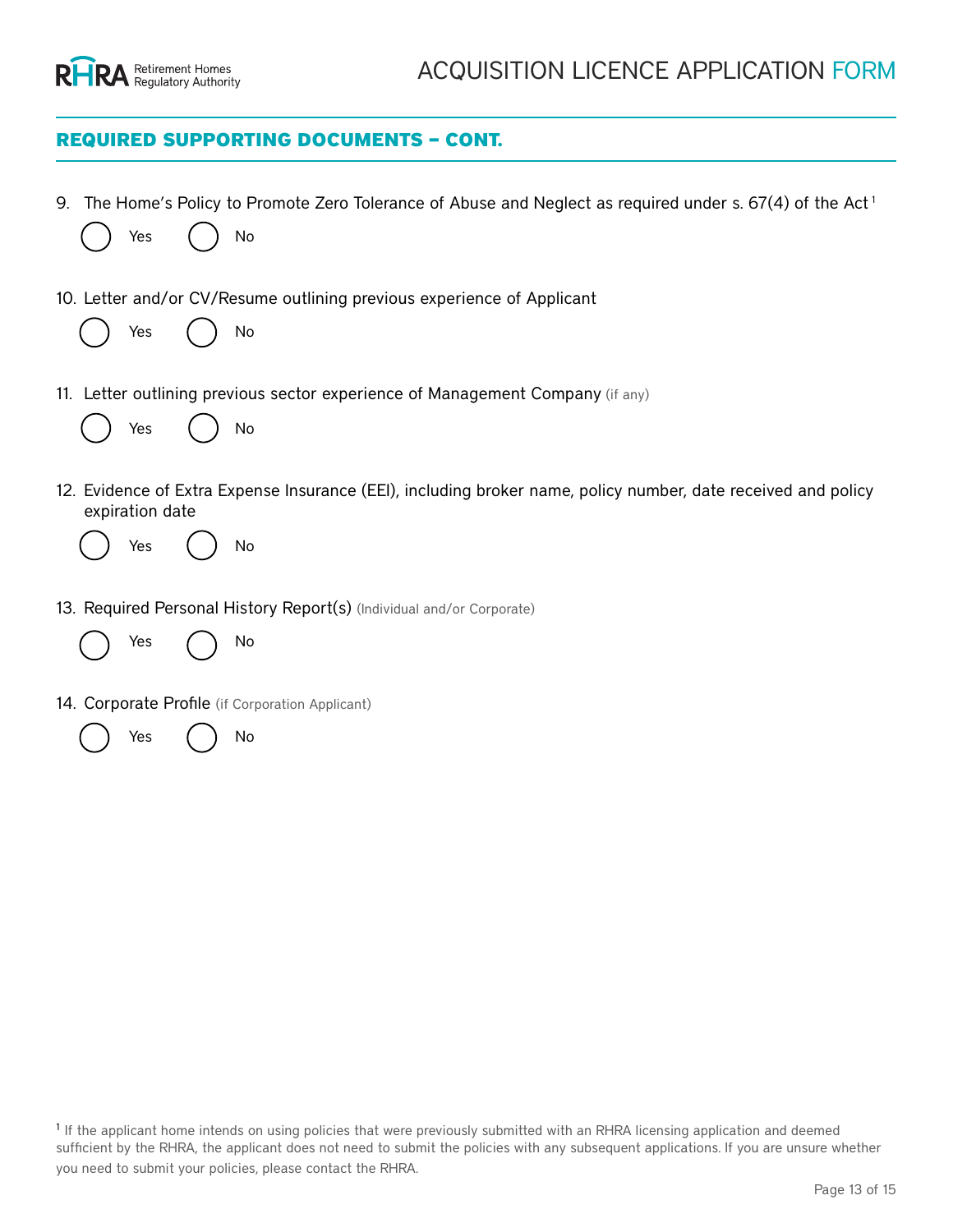# APPLICATION SUBMISSION AND FEES

The standard licence application processing time is six to eight weeks. Expedited application fees can be paid in addition to the licence application fee if an applicant requires priority consideration for applications to be processed within two or four weeks ahead of the standard licence application processing time. If an expedited service is requested, an expedited application fee must be submitted concurrently with the licence application fee.

Current licence application fees are set out in the RHRA's **[Fee Schedule](https://www.rhra.ca/en/information-tools-and-resources/)**.

- Do not send cash by mail. Make a cheque or money order payable to **Retirement Homes Regulatory Authority**. Do not post-date cheques or money orders.
- All fees are non-refundable. The RHRA will not begin to process an application before receiving all application fees. A \$50 processing fee for NSF (non-sufficient funds) cheques will apply.
- The Applicant's name must be clearly legible on the cheque or money order. If the name is not pre-printed on the cheque or money order, write it on the front of the cheque.

How would you like to submit the application?

**Standard** (Application processed in approximately six weeks)

**Expedited** (Application may be processed in two or four weeks - Extra fees apply)

To view RHRA's Fee Schedule, click **[here](https://www.rhra.ca/en/information-tools-and-resources/)**.

Is fee payment being submitted with this application?

Yes ( ) No

If yes, what is the method of payment?

Cheque

Pre-authorized debit

e-transfer

If yes, what is the amount of payment being submitted?